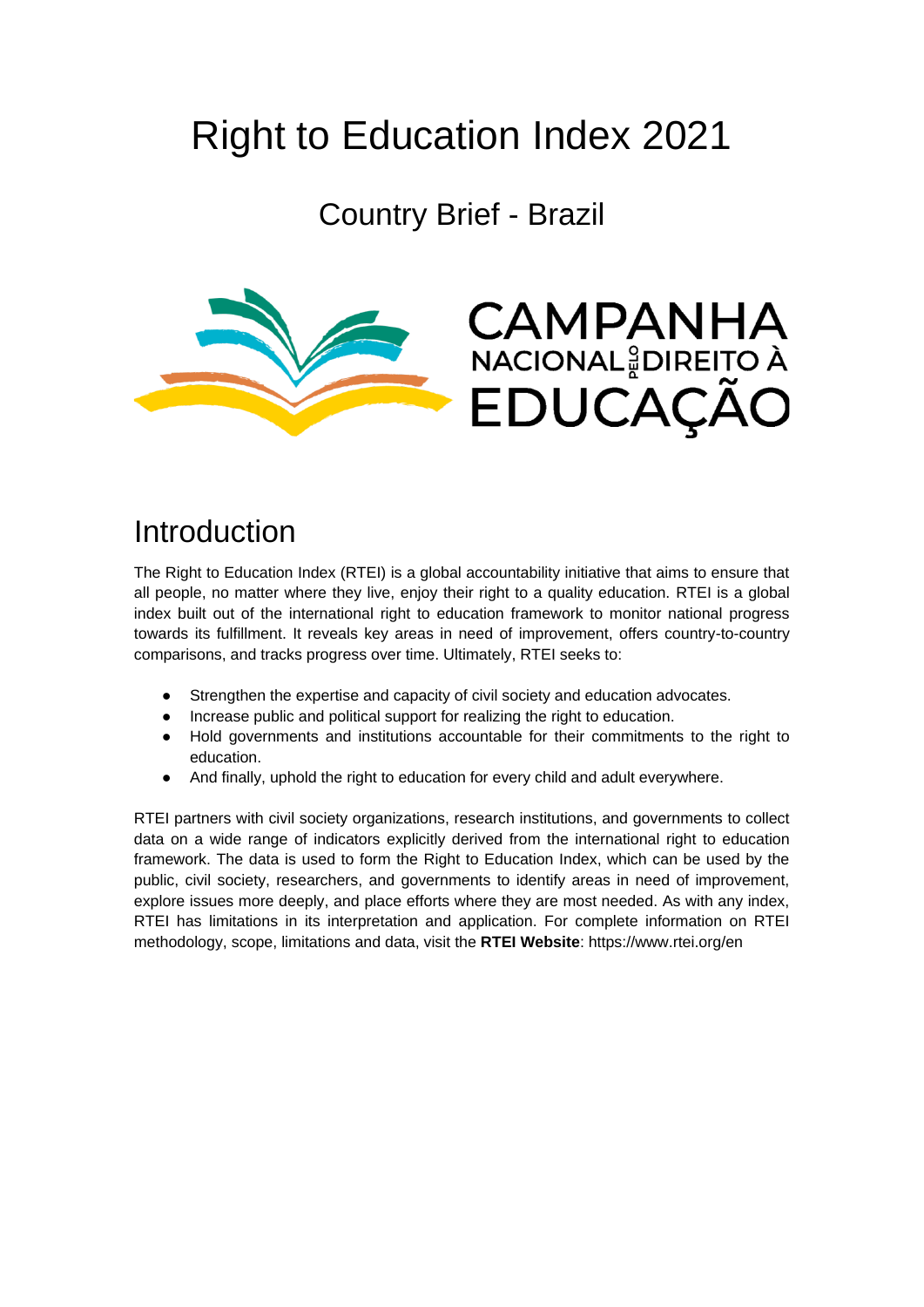#### **Overview**

In its second year participating in the Right to Education Index (RTEI) initiative, Brazil achieved an overall score of 84 out of 100, which shows there are still fundamental efforts to be made in the country towards guaranteeing the right to education. The current performance is up 6 points from the last edition which took place in 2018.



The RTEI is calculated from an extensive but non-exhaustive list of items, each corresponding to one of five broad themes that are also separately scored. These themes are *Governance* and Katarina Tomasevski's 4As of *Availability*, *Accessibility*, *Acceptability* and *Adaptability*. As can be seen in the above figure, Brazil scores especially low on the theme of Availability, singling it out as the most urgent area of concern.

The score for **Availability** can be understood as a measurement of the specific quantity of educational institutions available and the structural condition of these institutions, as well as education inputs, such as learning materials. As such, it speaks to a fundamental dimension of the quality of education. Brazil scores only 41 out of 100 in this dimension, reflecting the lack of particular standards for classroom sizes, sanitation, textbooks and adequate number of teachers and emphasizing the importance of initiatives aiming to remedy that situation, such as the Cost of Quality Education per Student (CAQi/CAQ).

**Governance** regards the legal structure of education in a State. This includes State ratification of international treaties, education financing, and education standards and regulations. As is the case with all of the five RTEI themes, the score for this theme can be understood as a measurement comparing each country's situation to a particular reference set. Out of 100, Brazil's score was 87, ranking highest among the other countries participating in the current edition of RTEI, but still falling below the benchmark for this theme. Regarding education financing in particular, it is important to note that while the RTEI adopts 6% as a benchmark for total investment in education as a proportion of GDP, the Brazilian National Plan for Education approved in 2014 establishes that 10% of the country's GDP shall be invested in public education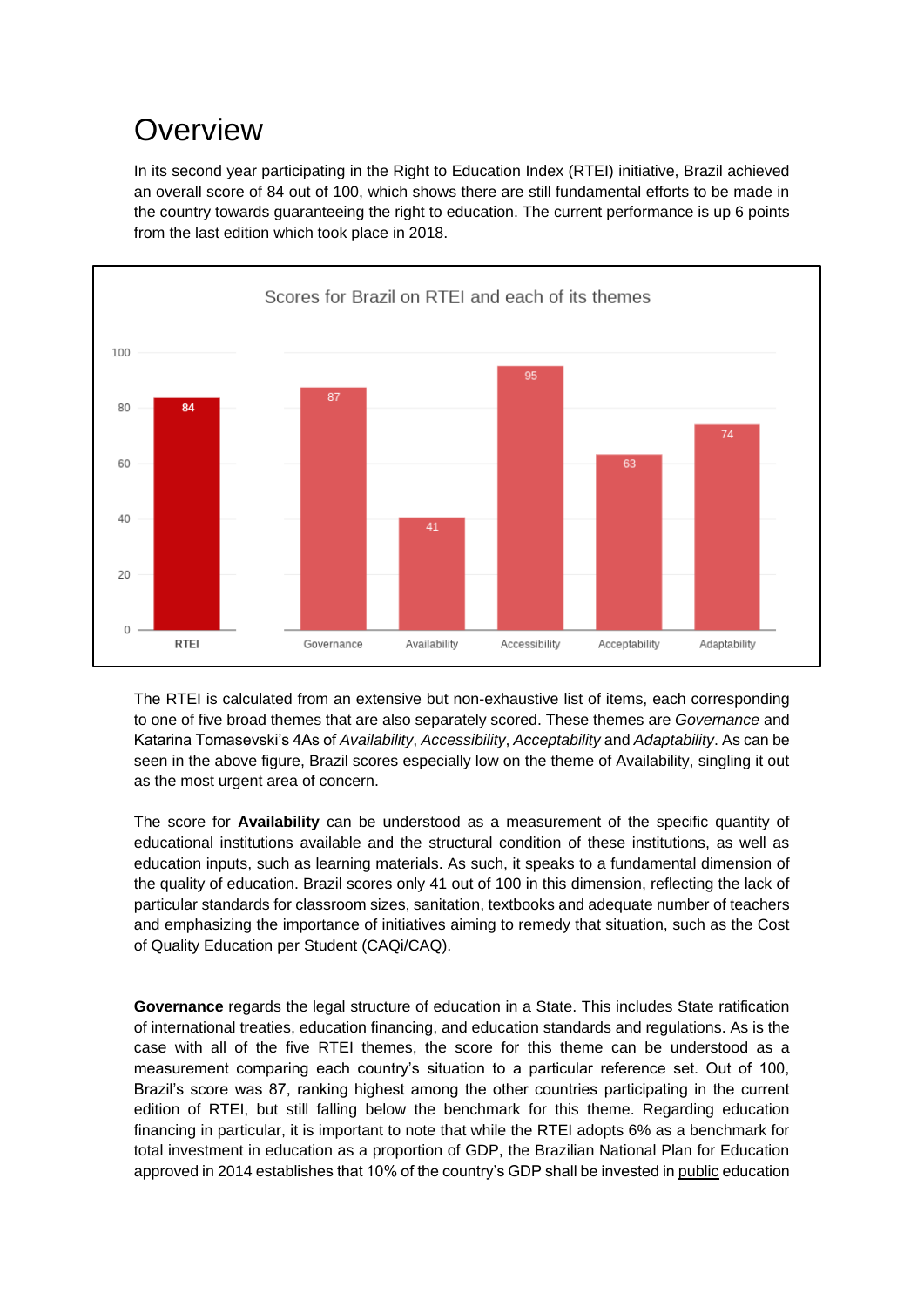by 2024, with an intermediary goal of 7% by 2019. This goal is instrumental for the achievement of most of the other goals in that plan.



**Accessibility** speaks to whether available institutions are accessible to all students regardless of their socioeconomic, familial or demographic status, and the score for this theme is a measurement of that. Brazil got a score of 95, such that this is the best performing dimension of the country's education system, although it still falls below RTEI's benchmark.

The score for **Acceptability** can be interpreted as a measurement related to the quality of available education. This moves beyond learning outcomes to also capture the cultural relevance and security of the educational environment as well as the aims and content of education. Brazil achieved a score of 63 out of 100 in this theme, indicating that efforts on this front are still necessary.

Finally, the score for **Adaptability** can be seen as a measurement of the ability of education to be flexible in meeting the needs of a diverse range of students, ensuring that education is available, accessible and acceptable for all. Brazil scores 74 out of 100 in this dimension. The country's high rank among the participants should not lead to the conclusion that the situation in Brazil is in any way adequate or sufficient regarding Adaptability, since it is still considerably far from RTEI's benchmark which is itself not exhaustive, and thus not to be used as a sufficiency criterion.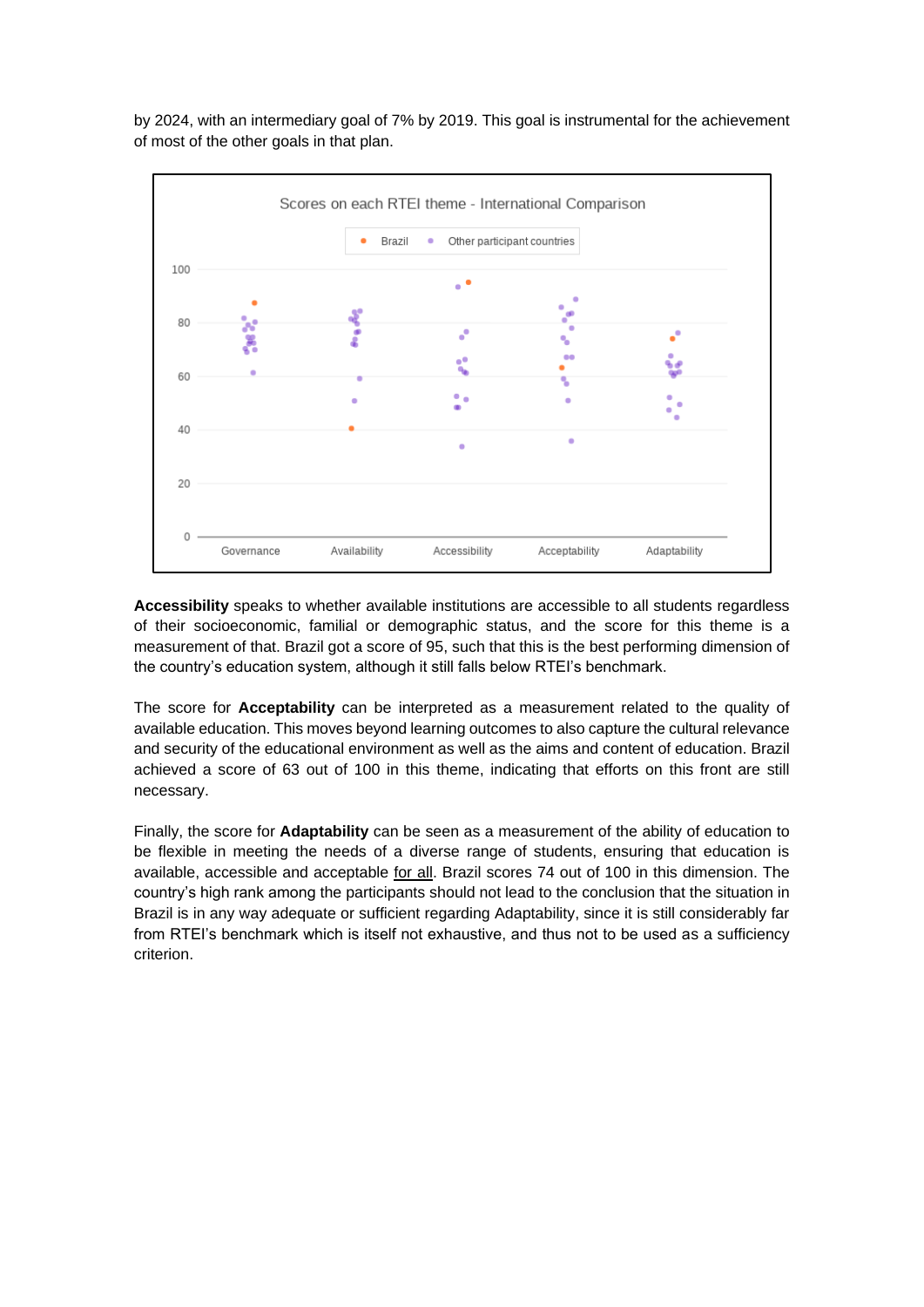## Availability

As is the case with every other theme in the RTEI, the score for Availability is obtained by averaging the scores for its subthemes. In this case, the subthemes are *Classroom*, *Sanitation*, *Teachers* and *Learning Materials*. It is the weakest performing aspect of the country's education. There were not enough available data to calculate the score for this subtheme in RTEI 2018.



A score of 100 in the **Classroom** subtheme corresponds to having official standards dictating classrooms should have no more than 25 pupils on primary school, and no more than 20 pupils on secondary. On top of that, the actually observed pupils-per-classroom ratios should be equal to or lower, on average, than the respective national standards<sup>1</sup>. Brazil has no such standards as of RTEI 2021, and the pupil-classroom ratio for the secondary level exceeds the 20-to-1 benchmark at an estimated 28.45 for the year 2020, yielding a subtheme score of 43.

Brazil's score in **Sanitation** is 46. A 100 score corresponds to the situation where there is a minimum standard in the law setting the number of pupils per toilet both for primary and secondary schools, and where the standard is not greater than a 25-to-1 ratio. Besides that, the actually observed pupils-per-toilet ratios on primary and secondary must also be equal to or lower than the national standards, and, finally, every primary and secondary school must provide access to potable water. As of RTEI 2021, there was no legal standard for pupils per toilet and no data on the actually prevalent ratios, but 91.6% of primary schools and 93.15% of secondary schools did provide potable water (data is from 2019).

The score for the **Teachers** subtheme is 50. For a country to meet RTEI's benchmark in the subtheme, every working primary- and secondary-level teacher must be qualified for their position; there must be a law stating there should be no more than 25 students per qualified teacher in primary schools, and no more than 20 students per qualified teacher in secondary

l <sup>1</sup> In order to score this requirement when a national standard is absent, the observed ratios are instead compared to the same reference that would be used to evaluate that nationally determined ratio. This also applies to the similar questions found in the Sanitation, Teacher and Learning Materials subthemes.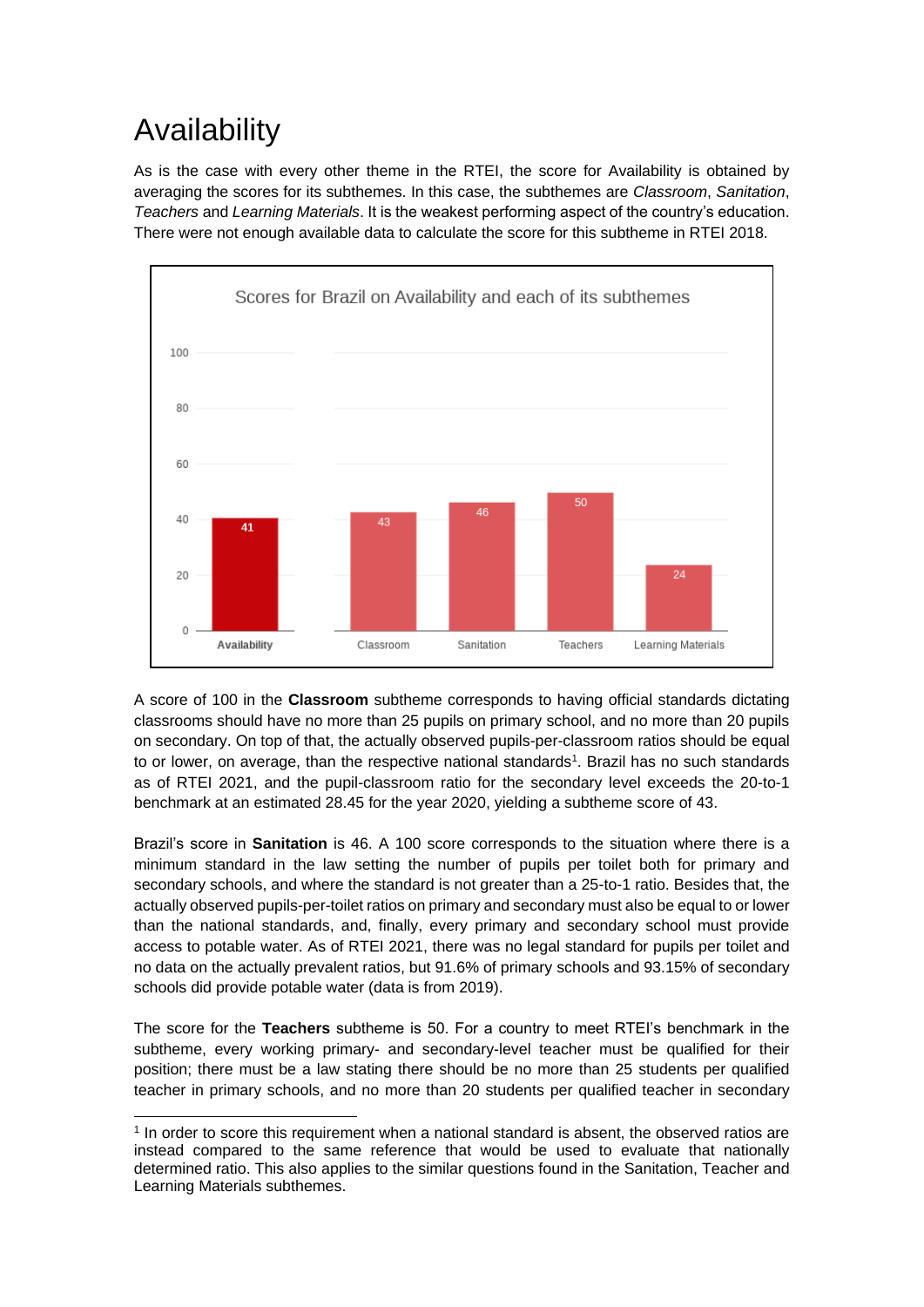schools, and the actually observed ratios should be no greater thanthe legally defined values. That the average teacher salary should be at least equal to the national mean salary is also part of the benchmark, but since a large proportion of the participant countries have no data on this indicator, it was excluded from this edition's score calculation.

As of RTEI 2021, Brazil has none of the required legal standards; 69.5% of primary school teachers are qualified, and that ratio is approximately 61% for secondary level teachers; the estimated pupil-trained teacher ratios for both primary and secondary schools exceed the benchmarks; and, although not scored, it is known that the average teacher salary is 81% of the national mean salary for tertiary-level graduates. It should be noted that Brazil's current National Plan for Education also establishes as goals that every teacher should be qualified for their positions (Goal 15), and that the average teacher salary should be at least equal to the mean for tertiary-level graduates (Goal 17) – in fact, teacher salaries should have been equalized by 2019, but that is still to happen. Goal 15 is due by 2024, but the rate of progress observed since the Plan's approval does not suggest it will be met.

As for the **Learning Materials** subtheme, Brazil's score is 24, the lowest in the theme of Availability. This is because the country does not have a minimum standard for the number of pupils per textbook – even though the National School Textbook Program, which is *de facto* responsible for providing the public schools with textbooks, does work with a reference ratio of 1 student per textbook, it is not explicitly established as a minimum standard, and, furthermore, the program is opt-in. Besides not having a pupil-textbook ratio standard, only 30.9% of its public schools have a library, 34.4% have computer facilities and 23.6% provide access to information technology to students (schools having laptops available to students was used as a proxy). Even basic access to electricity was missing in 2.8% of schools. There is no publicly available data for the effective ratio of pupils per textbook observed in Brazilian schools, so this item was not taken into account in the calculation of the country's score.

In order to achieve a score of 100, it would be necessary to have a legal standard for a maximum rate of one student per textbook; that the actually observed ratio was equal to or lower than the legal standard, and that every school had a library, computer facilities, and access to electricity and information technology.

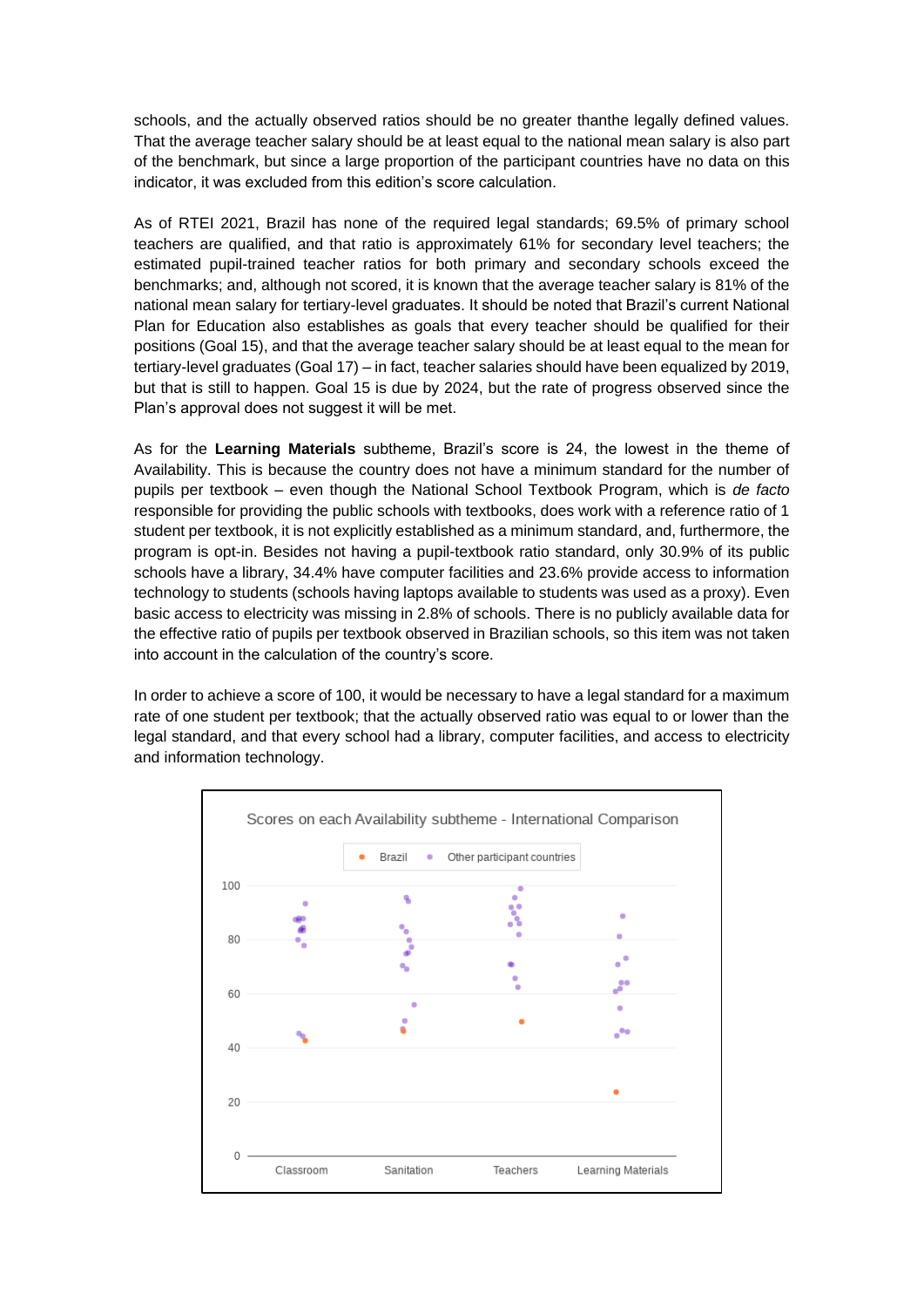#### **Accessibility**

The score for Accessibility is calculated from the subtheme scores of *Free Education* and *Participation*.



In the subtheme of **Free Education**, Brazil scores at 100, although that doesn't take into account the data on household spending on primary and secondary education, which would likely cause it to drop. To fully meet the benchmark for this subtheme, there would need to be verifiably no spending on those levels by national households, but that was excluded from this edition's calculation due to lack of data for a large portion of the participant countries. The other requirements, which are fulfilled as of 2021, are to have national laws provide for free *and compulsory* primary education, and for free pre-primary, secondary and higher education. Furthermore, primary education has to be free *in practice*, not just in the law; free basic education must be provided for adults who have not completed primary education; and, finally, no tuition fees may be charged for public higher education.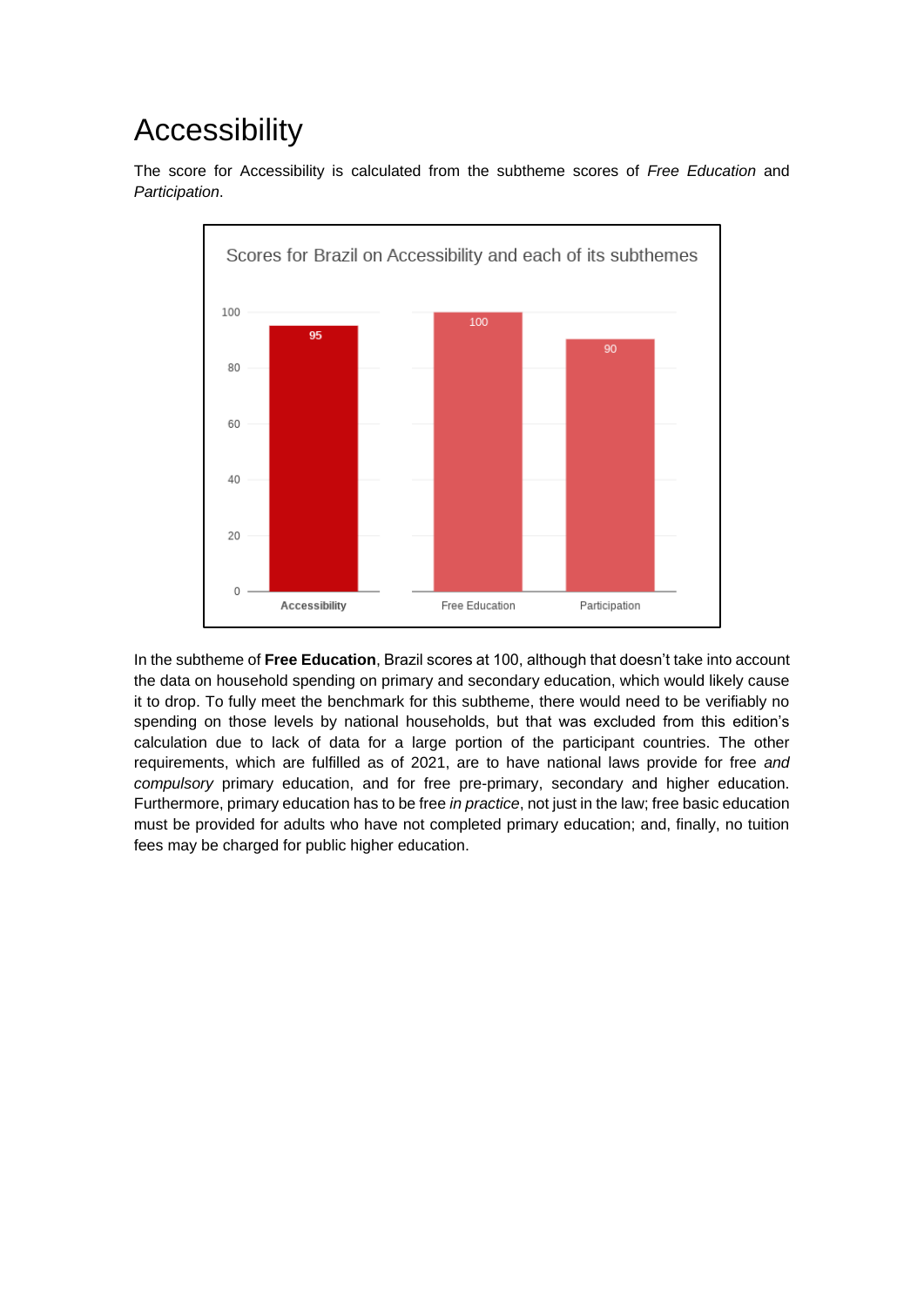

The requirements to fully meet RTEI's benchmark for **Participation** are to have an overall net enrollment rate of 100% for pre-primary, primary and secondary schools, and to have both the overall net completion rate and the gross enrollment rate equal to 100% for public primary, secondary, and tertiary schools and for technical and vocational training programs. It should be noted, however, that in order to achieve a score of 100 in this edition it was not necessary to meet the gross enrollment rate benchmark for vocational programs, the net enrollment rate benchmark for pre-primary, and the completion rate benchmark for the tertiary level and vocational programs, as these indicators were excluded from the computation due to lack of data for a large amount of participant countries.

Brazil scores at 90 for this subtheme, with overall net enrollment rates of 95.8% for the primary level and 85.5% for the secondary. As for the gross enrollment rates, they are equal to 112% for the primary level and 104% for the secondary, with the pre-primary and tertiary levels having 95.5% and 55.1% as the values. Due to lack of data, Brazil's score doesn't include the net completion rate.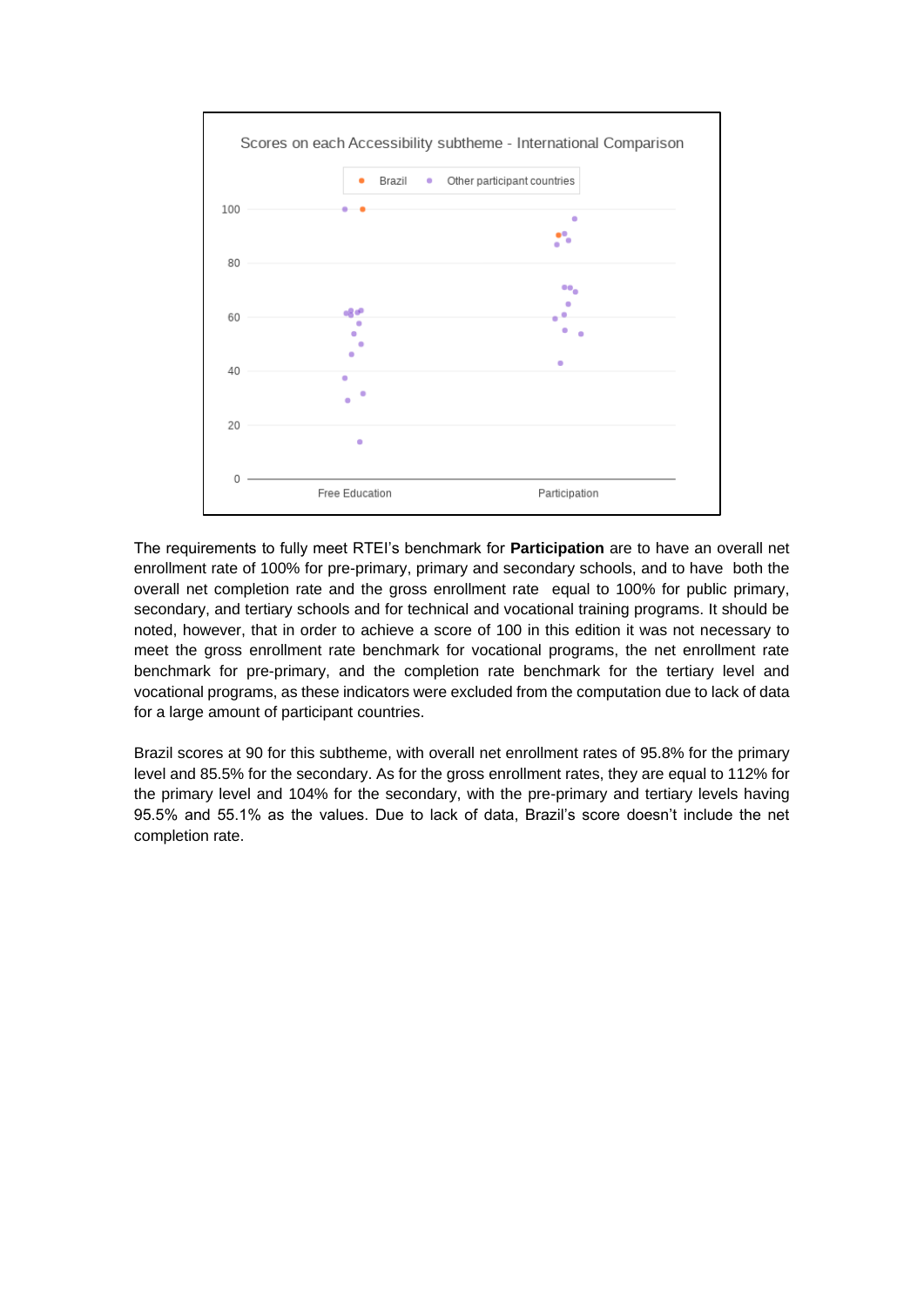## Acceptability

The score for Acceptability is calculated from the subtheme scores of *Aims of Education*, *Learning Environment* and *Learning Outcomes*. There was a significant increase in the score from 58 to 63 in relation to RTEI's last edition, in 2018.



To fully meet RTEI's benchmark for the **Aims of Education**, it is required that:

- 1. The national laws or policies direct education towards:
	- a. The full development of the child's personality, talents, and mental and physical abilities
	- b. The development of respect for human rights and fundamental freedoms
	- c. The development of respect for the child's parents, cultural identity, language, and values, as well as respect for the values of the child's country and other civilizations
	- d. The development of the child's responsibilities in a free society, including understanding, peace, tolerance, equality, and friendship among all persons and groups
	- e. The development of respect for the natural environment
- 2. The national curriculum directs education towards the same aims above;
- 3. The required teacher training includes improving the skills necessary for teaching towards the full development of those same aims;
- 4. There are established mechanisms to ensure that textbooks used in both public and private schools are aligned with the curriculum guidelines provided by the Ministry of Education;
- 5. The national curriculum includes Health and Well-being, Human Rights and The Arts;
- 6. The national laws include children in the decision-making process of school curricula, school policies, and codes of behavior.

Out of the six aforementioned requirements, Brazil fails to ensure that textbooks used in private schools are aligned with the curriculum guidelines provided by the Ministry of Education. Apart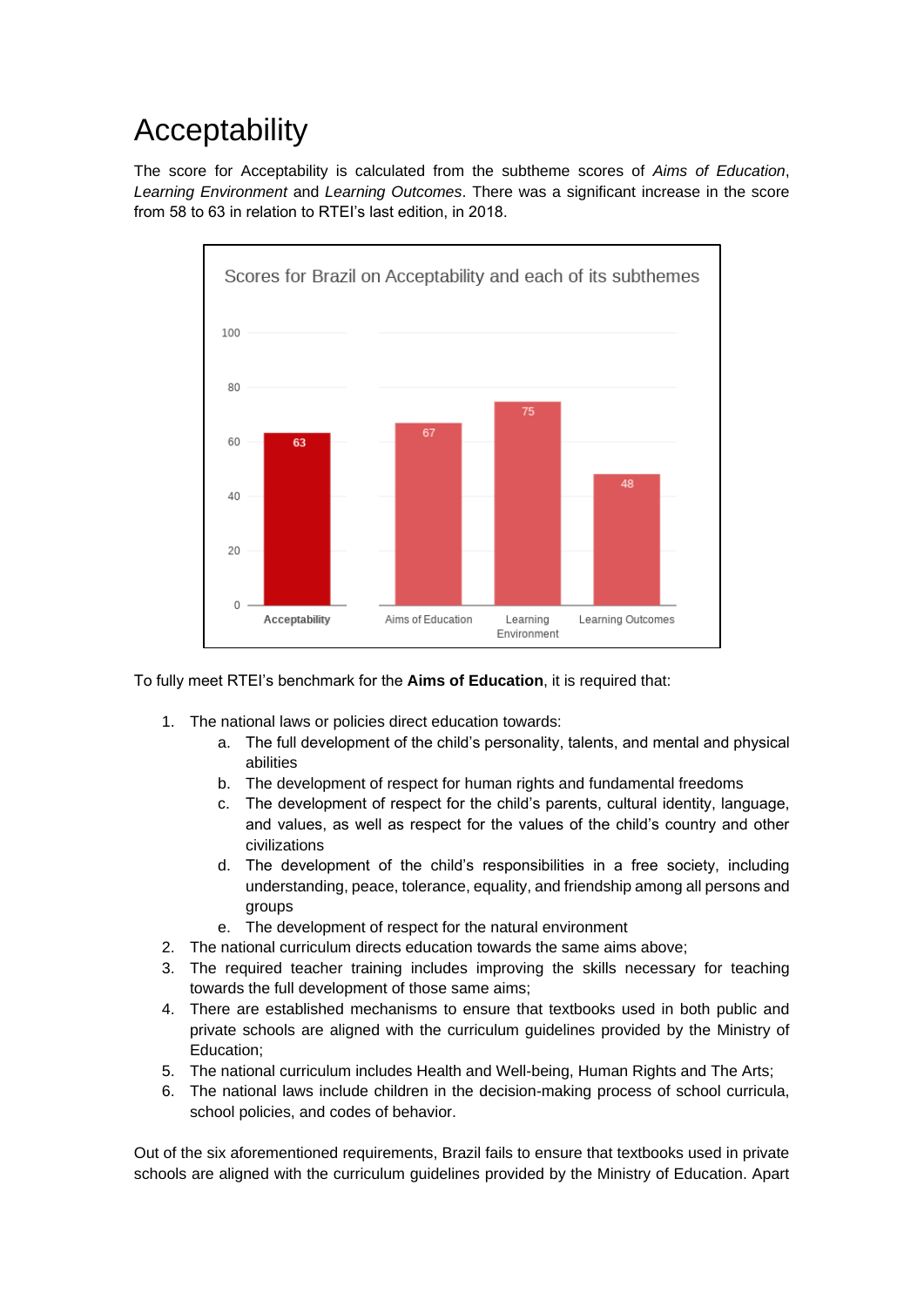from that, national laws do not include children in the decision-making process of school curricula, school policies and codes of behavior. As such, the final score for this subtheme is 66 out of 100.

Regarding the **Learning Environment** subtheme, Brazil scores 75 out of 100. RTEI's benchmark is that the national government adopts specific measures to protect children from violence and abuse in school; that children do not *in fact* encounter violence or abuse in schools; that the national legal framework forbids corporal punishment in schools; and that it does not effectively happen. Points of concern in this subtheme, and the reason Brazil does not achieve a perfect score, is that data from more than one source point out that the proportion of students reportedly being victims of episodes of violence in school fall in the range between 10 and 33% (according to data from PISA, 29% report suffering any type of bullying act, for example).

Apart from that, corporal punishment cannot be plausibly said to be completely absent from Brazilian schools, as 1.7% of children between 13 and 17 years of age report having been physically harassed by school staff.



In the subtheme of **Learning Outcomes**, Brazil scores a 48 out of 100, but data is missing for some items. For this subtheme, a RTEI's benchmark is a scenario where the national assessments evaluate the pupils' understanding of the topics of Health and Well-being, Human Rights and The Arts; where all students in primary and secondary schools receive a passing score on the national assessment overall, as well as in reading and mathematics; and where every person aged 15 years or older is literate. For this edition, however, there are several countries with missing data related to students' peformance on assessments, such that these indicators are not part of the calculation. Brazil falls short of a score of 100 due to the fact that the national assessment does not evaluate knowledge about Health and Well-being, Human Rights and The Arts. Apart from that, there are still 0.8% of illiterate youth (ages 15-24) and 6.6% of illiterate adults (ages 24+) in the country.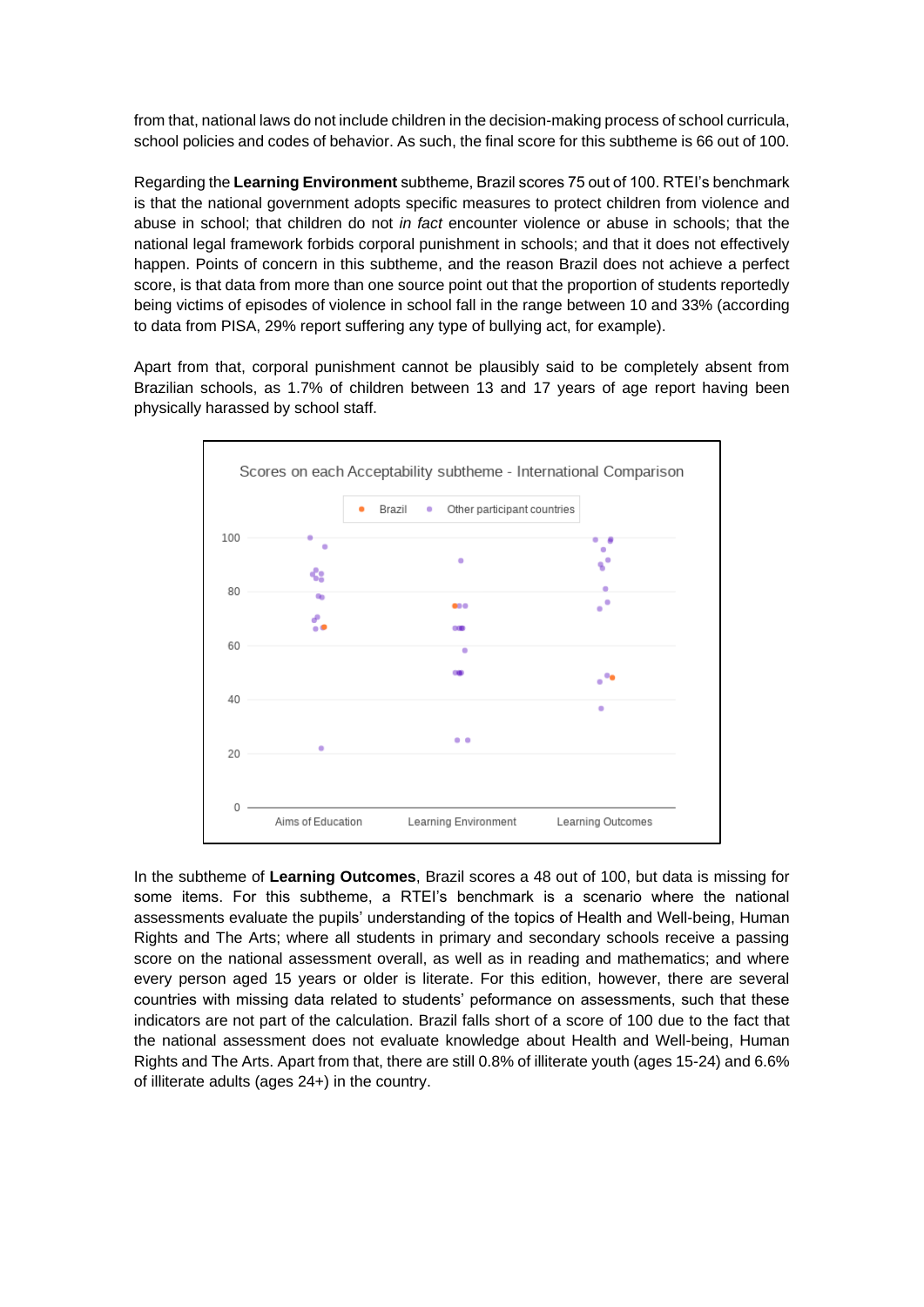## Adaptability

The score for Adaptability is calculated from the scores of the six following subthemes: *Children with Disabilities*, *Minorities and Indigenous Peoples*, *Girls*, *Child Labor*, *Armed Conflict* and *Migrants, Refugees, Internally Displaced Children, and Children Deprived of Liberty*. The score for this theme is not comparable to the last edition, in 2018, due to significant changes in the questions.



RTEI's benchmark on the subtheme of **Children with Disabilities** represents a case where the national laws recognize the right to education for children with disabilities, and nearly all schools provide accommodation measures for these children; where every teacher is trained to teach children with disabilities, and no child with disabilities is enrolled in "special schools". However, due to lack of data for a major proportion of the participant countries, the percentage of teachers trained to teach children with disabilities and the percentage of children with disabilities enrolled in "special schools" were not part of the score calculation in this RTEI edition.

Brazil scored significantly lower than 100 at 67 due to the fact that accommodation measures for students with disabilities are found in less than 30% of schools. Although not part of the score, it is known that 6.7% of brazilian students with disabilities are enrolled in special classes – the best publicly available proxy for the attendance in special schools – and that only 43.1% of teachers are trained to teach children with disabilities.

As for Minorities and Indigenous Peoples, Brazil achieves a score of 100, but that is based on just two items from RTEI's benchmark, which measure whether national laws provide for instruction to be in the child's mother tongue and whether indigenous peoples have the right to educational autonomy. The full benchmark scenario in this subtheme also includes universal access to school for nomadic or hard-to-reach children, for which Brazil has no data, and all children in the primary and secondary levels being effectively taught in their mother tongue, which was excluded from RTEI's score calculations in this edition due to lack of data for too many of the participant countries – including Brazil. It is important to note that the country's high score in this subtheme is being driven solely by its legislation, and thus cannot inform any solid conclusion on the extent to which these peoples' right to education is being effectively fulfilled.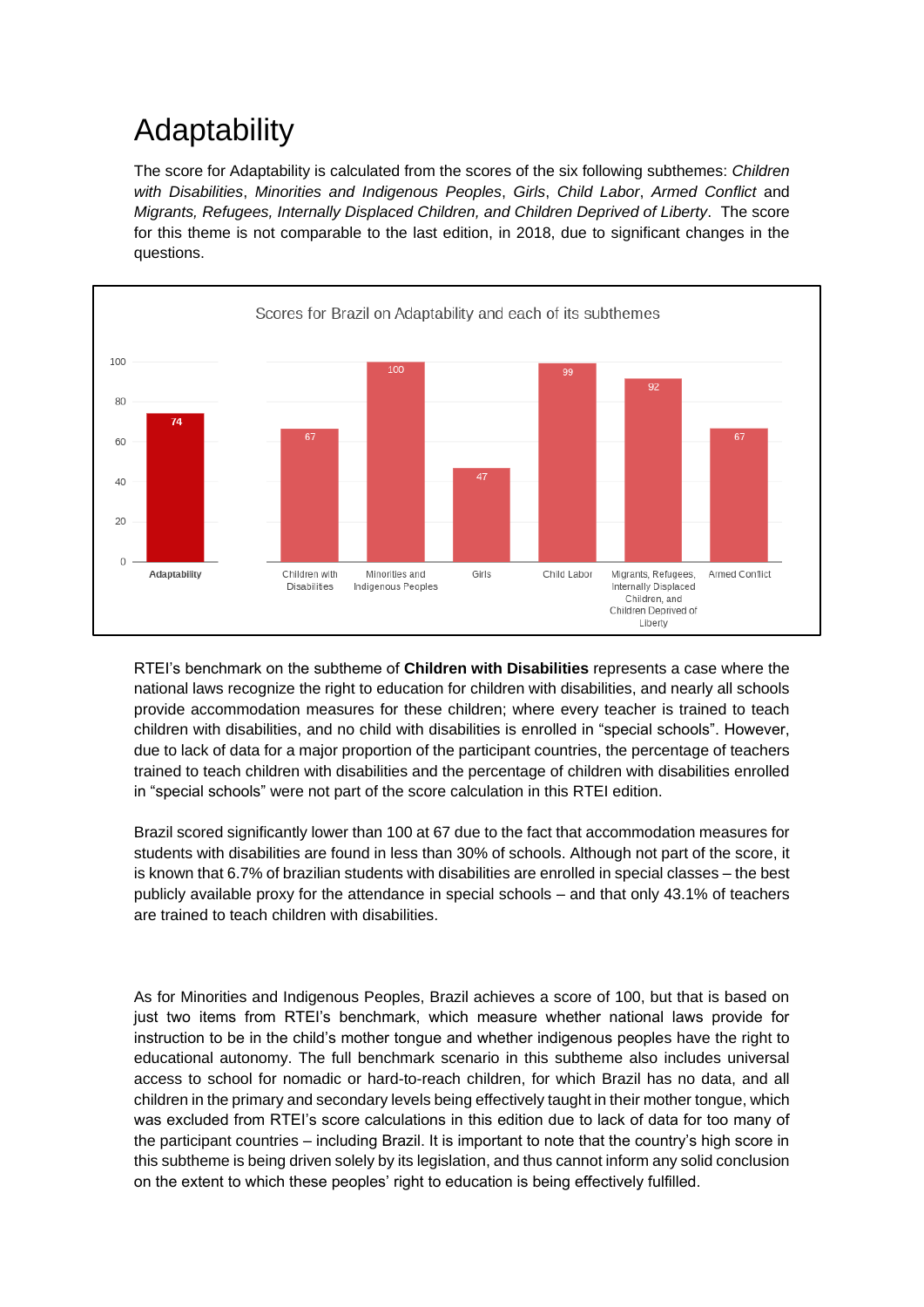In the subtheme of **Girls**, there are significant problems that amount to a final score of 47 out of 100. There is no law explicitly prohibiting the expulsion of girls from school because of pregnancy or for having a baby, even though expulsions for those reasons are not known to effectively happen in Brazilian schools. Furthermore, there is no law prohibiting child marriage, even though the few available data place Brazil as one of the countries in the world where that is most common among girls: 26% for the year 2006, and 19.7% for a likely underestimating proxy for the year 2015. Importantly, the national curriculum does not include age-appropriate comprehensive sexuality education, instead limiting it to the biological aspects in the National Common Curricular Base. Nor are teachers trained to deliver age-appropriate comprehensive sexuality education.

In order to achieve a score of 100, the national legal framework must explicitly prohibit the expulsion of girls due to being pregnant or having a baby; there has to be no occurrence of such expulsions in practice; there must be a policy enabling pregnant girls and adolescent mothers to remain in school and return without restrictions; age-appropriate and comprehensive sexuality education must be part of the national curriculum, and training must be provided for teachers to deliver that education; child marriage must be explicitly prohibited, and no such occurrence should be observed in practice among female children.

On the subtheme of **Child Labor**, Brazil comes close to meeting RTEI's benchmark with a score of 99 out of 100 by having a legal minimum age of employment of 15 years; having specific governmental measures to combat child labor; and having 2.57% of children under the age of 15 work in the labor force. As can be seen in the last item, it is important to note there are still children incorporated in the workforce as per data from 2019, and it is urgent that that practice is effectively eliminated within the country.

Regarding **Armed Conflict**, Brazil scores 67 out of 100. A perfect score is properly achieved by having the legal minimum military recruitment age at 15 years or above; having no child below 15 being effectively recruited by the military; having no occurrence of attacks on education; and by having education ensured by the occupying power, if there is one. In relation to that benchmark, Brazil falls short due to the fact that attacks on education were identified and documented both in the press and in reports such as *Education under Attack 2020*, which lists Brazil among 56 countries with isolated attacks on education over the period from 2015 to 2019, with more than five documented incidents. Brazil is currently not occupied by a foreign power, such that the item relating to this phenomenon is not applicable.

On the subtheme of **Migrants, Refugees, Internally Displaced Children, and Children Deprived of Liberty**, Brazil achieved a score of 92 out of 100, although there is some missing information on the topic. RTEI's benchmark is that a country must allow migrant, refugee or internally displaced children to enroll in school without having to present documents stating their legal status; primary education must be available in retention centers or camps for refugee children, if such centers/camps exist; refugee children must be able to access public schools at the pre-primary, primary, secondary and tertiary levels; all refugee children must be enrolled in public schools; education must be universally available in prison; and imprisoned children must receive education with the same curricula as the general education system. As can be seen by the benchmark scenario, this subtheme measures the absence of a set of barriers to access to schooling by the particular populations it is concerned with, such that no inferences should be made from its score about the quality of the education provided. It should also be reminded that RTEI is not intended as a sufficiency criterion.

Brazil's score falls short in this subtheme due to making education available in most, but not all prisons. This subtheme's indicators measuring the percentage of refugee children enrolled in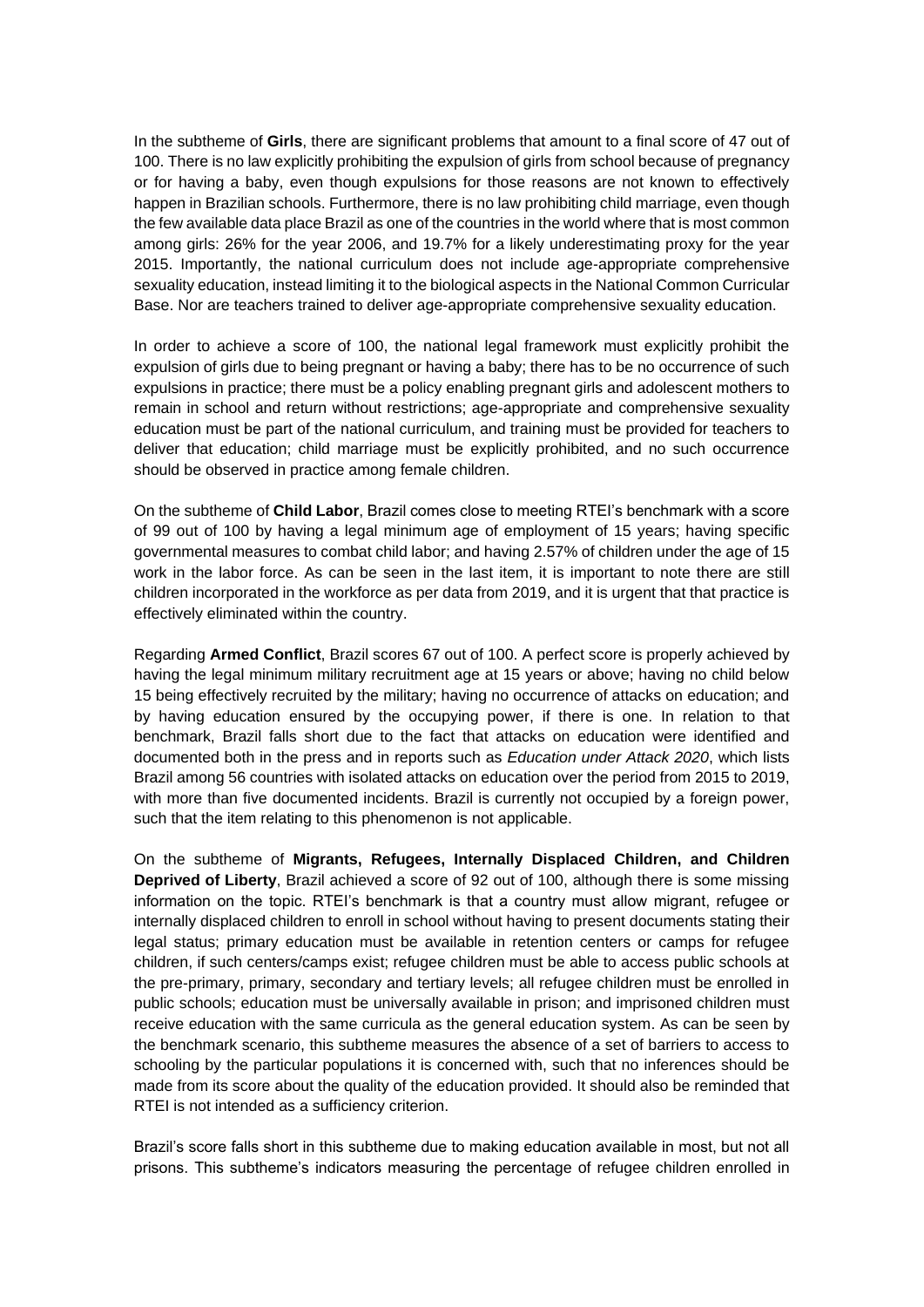

public schools were not a part of the score for this edition of RTEI due to the fact that the data is missing for most participating countries, including Brazil.

## COVID-19

The occurrence of the still ongoing COVID pandemic since 2020 called for drastic measures which heavily impacted education in order to guarantee the preservation of as many lives as possible. Although there is much information missing, we know that the total duration of full and partial school closures amounts to 78 weeks, according to data from UNESCO. Additionally, national data bear out that 76.3% of the country's students had been affected by school closures by November 2020. During that period, the federal government became notorious for resisting taking significant measures against the proliferation of the virus, such that many of the important mitigation measures, especially school closures, were implemented independently by state governments.

#### Recommendations

- The relevant public institutions, such as the Brazilian Institute of Geography and Statistics (IBGE), the Ministry of Health or the Ministry of Women, Family and Human Rights, must collect data on the prevalence of child marriage, especially girls, in accordance with the internationally adopted methodology, possibly by incorporating it into one of the already established and related investigations like the National Health Survey (Pesquisa Nacional de Saúde), performed periodically by IBGE;
- The relevant public institutions, such as the IBGE, the National Institute of Educational Studies and Research (INEP), and the Ministry of Education, must expand the breadth of regular publications based on data from educational surveys like the Basic Education Census (Censo da Educação Básica) from INEP, especially now that the microdata are no longer publicly available due to privacy requirements recently enacted;